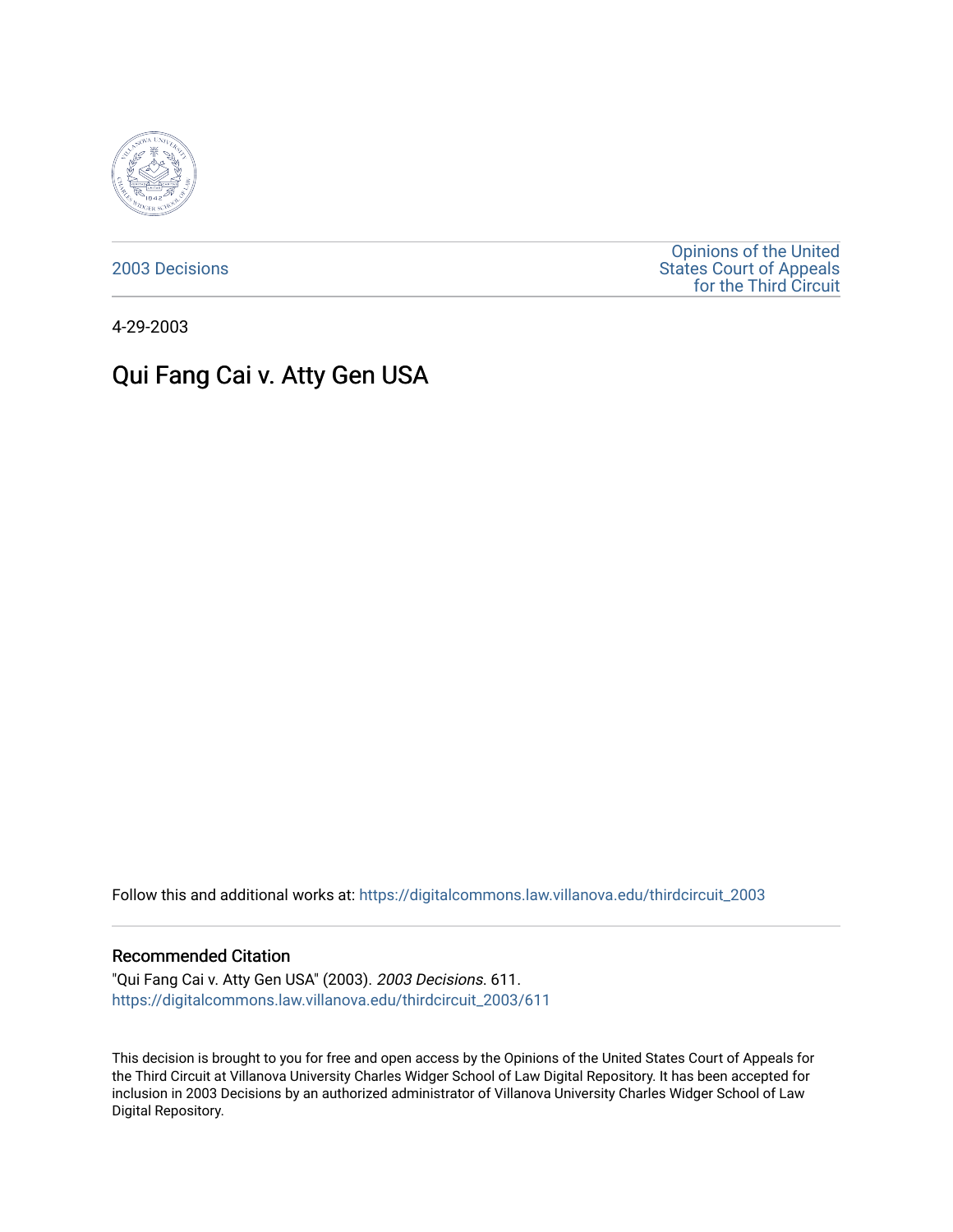### NOT PRECEDENTIAL

# UNITED STATES COURT OF APPEALS FOR THE THIRD CIRCUIT

No. 02-1928

## QUI FANG CAI, Petitioner

v.

JOHN ASHCROFT, Attorney General of the United States of America, Respondent

On Petition for Review of an Order of the Board of Immigration Appeals (BIA No. A73 058 470)

Submitted Pursuant to Third Circuit LAR 34.1(a) January 9, 2003

Before: SCIRICA, BARRY and SMITH, Circuit Judges

(Filed April 29, 2003 )

OPINION OF THE COURT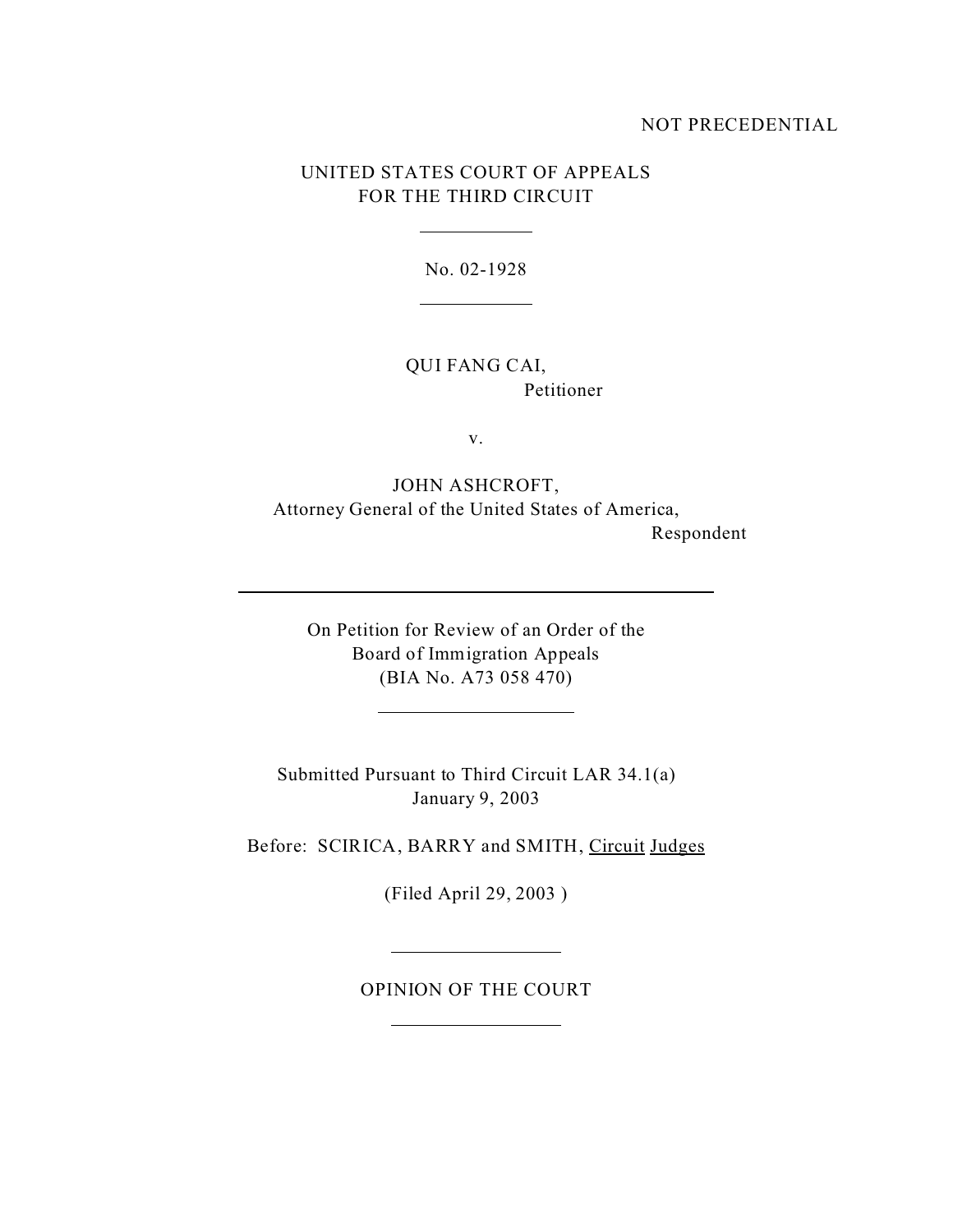### SCIRICA, *Circuit Judge*.

This is a petition for review of the Board of Immigration Appeals denial of a motion to reconsider. We will grant the petition for review and remand.<sup>1</sup>

**I**

Qui Fang Cai is a native and citizen of China, who arrived in the United States on November 3, 1994 and sought asylum and withholding of deportation soon thereafter. She is married and currently has four children. The oldest two children, both daughters, were born in China before Cai left for the United States and remained in China after Cai's departure.<sup>2</sup> The youngest two children, a daughter and a son, were born in the United

<sup>&</sup>lt;sup>1</sup>During the pendency of these immigration proceedings, Congress passed the Illegal Immigration Reform and Immigrant Responsibility Act of 1996 ("IIRIRA"), Pub. L. No. 104-208, 110 Stat. 3009. Under the transitional rules of the IIRIRA, we have jurisdiction under 8 U.S.C. § 1105a (1996). *See* IIRIRA § 309(c)(4). Aside from the transitional rules governing judicial review, certain provisions of the IIRIRA do not apply here given that these immigration proceedings began before the Act's enactment.

We note, however, that the Board has taken heed of § 601 of the IIRIRA, which provides that forced abortion and sterilization, and persecution for resisting coercive population control measures, are bases for grants of asylum and withholding of deportation. *See In re X-P-T-*, 21 I & N Dec. 634 (B.I.A. 1996). Thus, the Board has granted asylum and withholding of deportation based on claims regarding China's family planning policies even for applicants who were in immigration proceedings begun before the enactment of the IIRIRA. *See id.* at 638. Prior to the IIRIRA, the Board had stated that it could not "find that implementation of [China's] 'one couple, one child' policy in and of itself, even to the extent that involuntary sterilizations may occur, is persecution or creates a well-founded fear of persecution." *In re Chang*, 20 I & N Dec. 38, 44 (B.I.A. 1989).

<sup>&</sup>lt;sup>2</sup> According to her I-589 form, Cai's oldest two daughters were born on January 11, 1987 and October 25, 1988. Cai's husband left China before the birth of the second child, coming to the United States in July 1988. Cai reunited with her husband upon her arrival (continued...)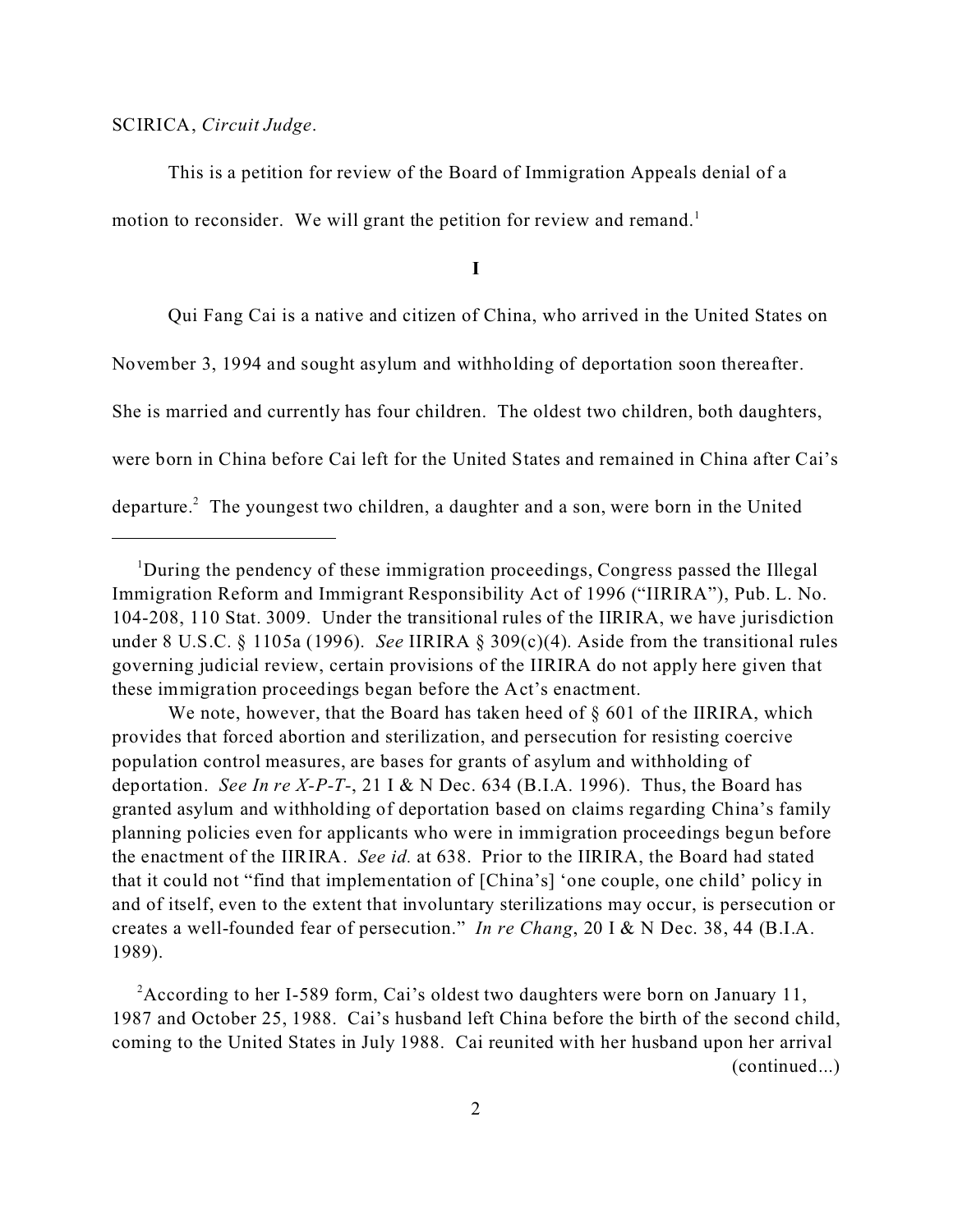States during the pendency of these immigration proceedings. As we discuss, the births of Cai's youngest two children, particularly her son, play a significant role in our decision.

Upon arriving in the United States, Cai was charged with excludability. Cai conceded she was inadmissible and requested asylum and withholding of deportation to China for two reasons. Cai claimed that, under its family planning policies, the Chinese government had persecuted and would continue to persecute her because she had two daughters in violation of China's "one couple, one child" rule. Cai testified and submitted documents about coercive measures involving IUD implementation, sterilization, and abortion.<sup>3</sup> Cai also claimed her family was involved in a particular

 $2$ (...continued)

 $3$ Cai claimed that, after the birth of her first daughter, she was notified to have an IUD fitted and that, after the birth of her second daughter, she was notified to undergo sterilization. Cai testified in support of these claims and submitted government notices delivered to her that corroborated her account. Cai further asserted that, due to certain circumstances, these procedures were never performed on her.

Cai also submitted general documentary evidence about China's family planning policies.

in the United States six years later. We are not aware of the current immigration status of Cai's husband, nor of the current residence of Cai's oldest two daughters.

Cai's claims for asylum and withholding of deportation, as well as the Immigration Judge's opinion, focused on incidents occurring between 1987 and 1989. In response to these incidents, Cai apparently left her village in attempts to escape the alleged persecution that she faced there. According to her application materials and testimony, Cai hid in another village until 1994 when she left for the United States. Cai also cited some additional problems she encountered during this time from 1990 to 1994.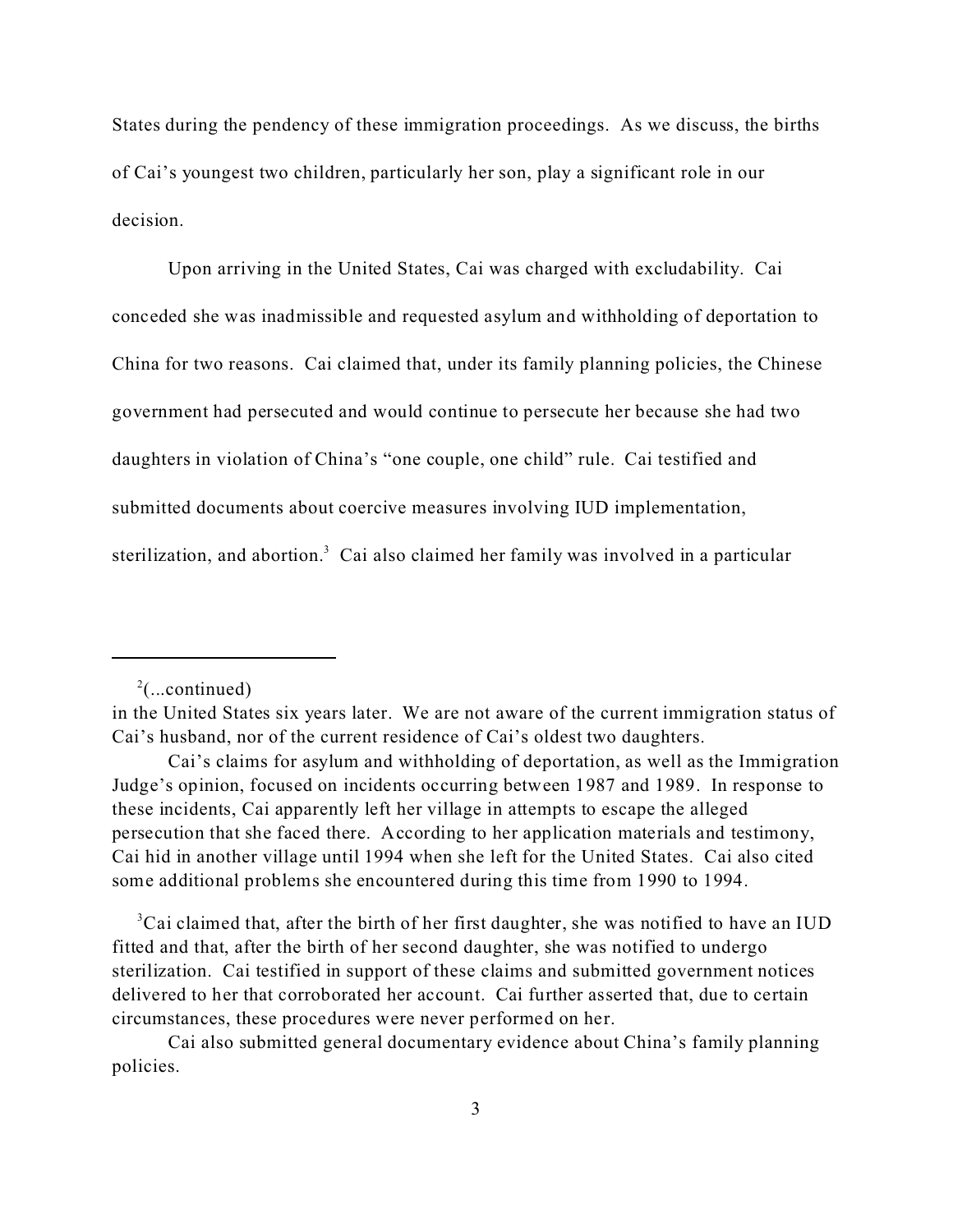conflict with local officials in her province, which led to her being treated harshly by the officials and caused her to fear future harsh treatment.

Hearings before the Immigration Judge began on March 28, 1995 and, after a series of delays, concluded on September 18, 1996 when an oral decision was given.<sup>4</sup> In *re Cai*, No. A73 058 470 (Imm. Ct. Sept. 18, 1996). The IJ denied Cai's applications for asylum and withholding of deportation. The IJ found that Cai lacked credibility because of what the IJ believed were inconsistencies, omissions, and exaggerations in her testimony and the documents submitted. The IJ doubted the claims of past and future persecution based on China's family planning policies because the IJ did not believe the "one couple, one child" rule was strictly enforced in Cai's province. The IJ stated "[e]ven [Cai] agrees that one can have children until a son is actually born," and because "both of the children born in China . . . were daughters, . . . clearly additional births would have been permitted until a child who would be a male might be born." *Id.* at 5; *see also id.* at 8, 10 (similar statements).<sup>5</sup>

Cai appealed the decision of the IJ and filed a brief with the Board on April 17, 1997. On September 13, 1997, while still in the United States, Cai gave birth to a son,

 ${}^{4}$ Cai gave birth to her third daughter on May 28, 1996. While Cai testified as to the birth of her third child, the IJ did not mention the new daughter in the oral decision.

 ${}^5$ The IJ also discounted Cai's assertions about the conflict with local officials as a family "squabble with someone who happens to be a security officer" and held the conflict did not involve persecution against her. *In re Cai*, No. A73 058 470, at 12, 14, 16.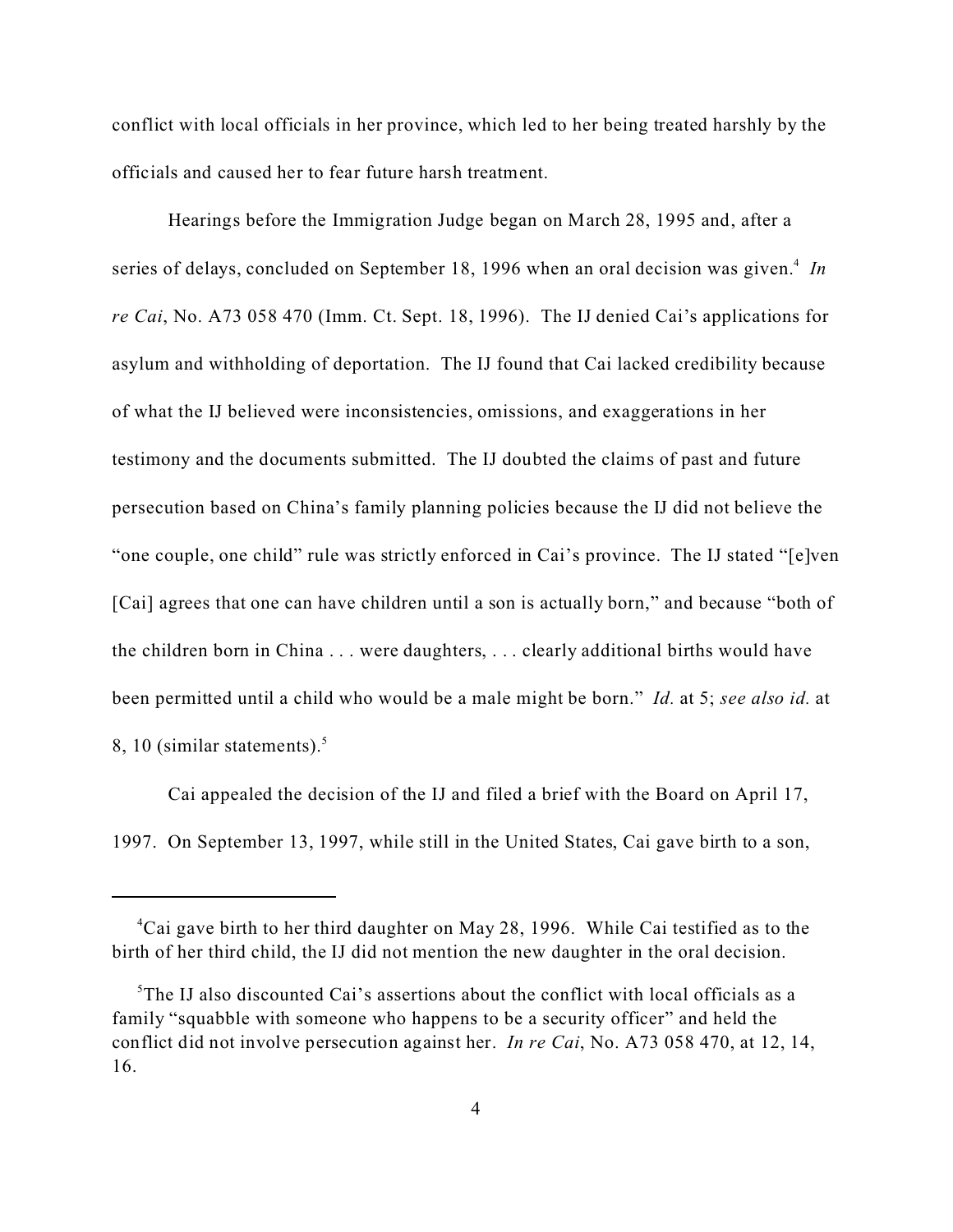her fourth child. In a letter dated February 2, 1998, Cai notified the Board of her son's birth and enclosed her son's birth certificate. The February 2 letter asked the Board to "amend the appeal accordingly."

On June 23, 1998, the Board dismissed Cai's appeal. *In re Cai*, No. A73 058 470 (B.I.A. June 23, 1998). The Board agreed with the IJ that Cai's account lacked credibility and focused on her assertions involving the family squabble, which could not rise to the level of persecution. The Board, however, gave little attention to Cai's claim based on China's family planning policies. Moreover, the Board did not address the fact that Cai had recently given birth to a son.

Cai filed a motion to reconsider, explaining that, after coming to the United States, she gave "birth to two more children, making her the mother of four children, two of whom are U.S. citizens." Her motion pointed out that "the Board did not take into consideration the new facts of this case, i.e., [Cai] now has four, not two children," and included additional materials on China's family planning policies. Her motion asked the Board to reconsider its prior decision because the youngest two children were not considered in the Board's original decision and because the additional materials added strength to Cai's claim.<sup>6</sup>

 ${}^6$ Cai's motion also noted "the coercive family planning is a national policy. The fact that [Cai] was able to avoid certain enforcement measures for a few years while she was in China does not mean that she could do so for the rest of her life especially in light of the fact that she has twice the number of children now than when she was in China."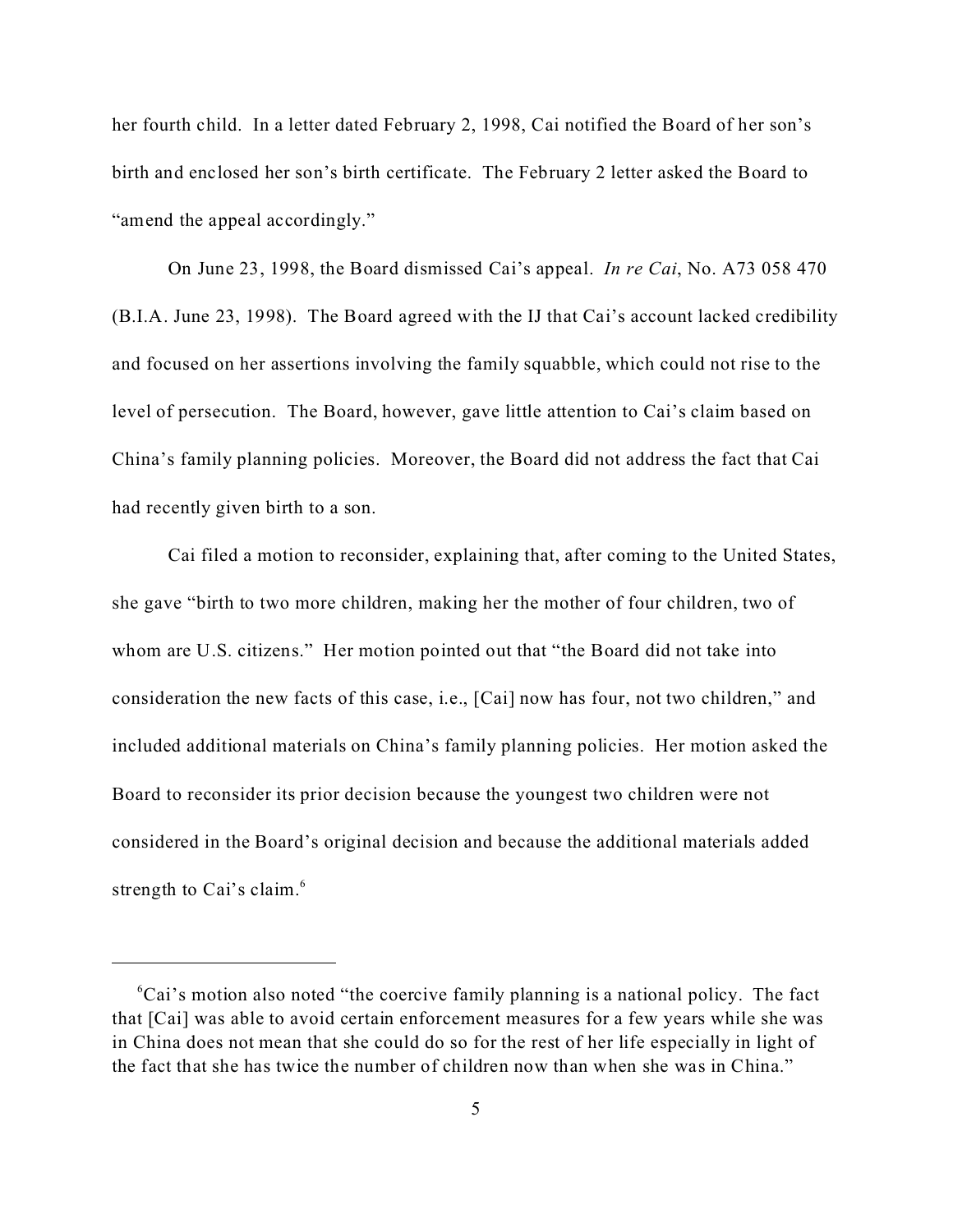On March 6, 2002, the Board denied Cai's motion to reconsider, noting the motion did not explain "when the children were born relative" to the Board's original decision or to the motion itself. *In re Cai*, No. A73 058 470, at 1 (B.I.A. Mar. 6, 2002). Based on this omission, the Board believed it could not place the children's births in the context of Cai's immigration proceedings and thus it did not address the matter further. The Board concluded that Cai failed to show error in its original decision.

Cai now contests the Board's denial of her motion to reconsider.

#### **II**

"A motion to reconsider asserts that at the time of the Board's previous decision an error was made." *In re Cerna*, 20 I & N Dec. 399, 402 (B.I.A. 1991). The motion "questions the Board's decision for alleged errors in appraising the facts and the law." *Id.* (quotations omitted). We review the Board's denial of a motion to reconsider for abuse of discretion.<sup>7</sup> *See, e.g.*, *Nocon v. INS*, 789 F.2d 1028, 1029 (3d Cir. 1986).

Recently, in reviewing the Board's denial of a motion to reopen, we stated "[i]n determining whether the Board abused its discretion, we must . . . ask whether the Board

<sup>&</sup>lt;sup>7</sup>We have recently stated "when the Board  $\dots$  denies reopening on prima facie case grounds, the ultimate decision should be reviewed for an abuse of discretion, while findings of fact should be reviewed for substantial evidence." *Sevoian v. Ashcroft*, 290 F.3d 166, 174 (3d Cir. 2002). We recognize that review of the Board's denial of a motion to reopen is similar to review of the Board's denial of a motion to reconsider. But, because here we focus on the ultimate decision to deny Cai's motion to reconsider, and do not address findings of fact, we need not decide whether the bifurcated standard of review announced in *Sevoian* applies in reviewing denials of motions to reconsider.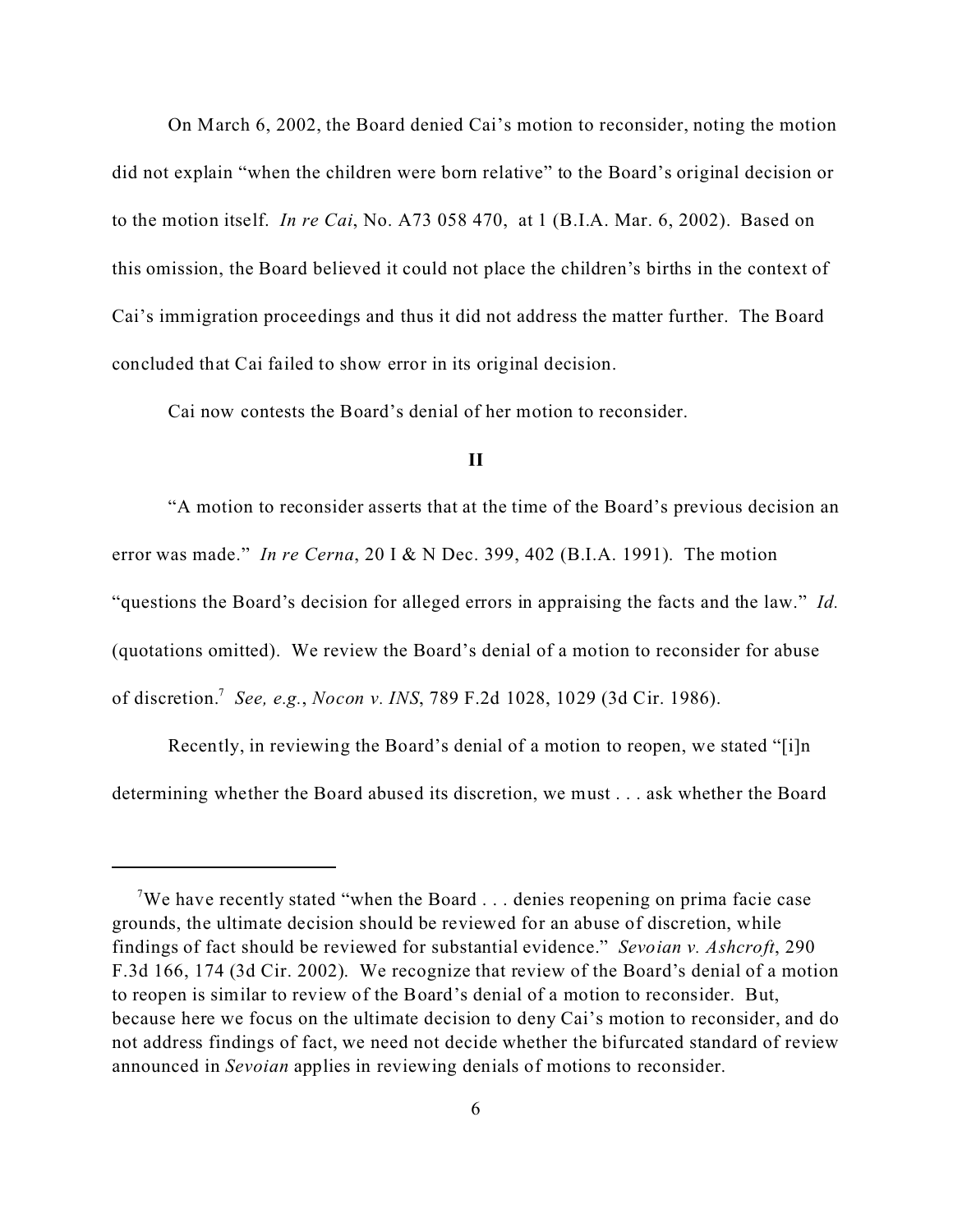followed proper procedures and considered and appraised the material evidence." *Sevoian*, 290 F.3d at 177 (quotations omitted). We have made similar statements in deciding whether the Board abused its discretion regarding other matters. In *Tipu v. INS*, we stated "a decision of the [Board] may be remanded if it fails adequately to consider the evidence in the record which favors [the] applicant." 20 F.3d 580, 583 (3d Cir. 1994). Similarly, in *Sotto v. INS*, we stated "[i]f the administrative record fails to reveal that [material] evidence has been fairly considered, the proper course is to remand the case to the INS so that the Service may evaluate such evidence and consider its effect on the application as a whole." 748 F.2d 832, 837 (3d Cir. 1984). Consistent with these observations, we believe a matter may be remanded to the Board if it fails adequately to consider material evidence in the record when denying a motion to reconsider.

In denying Cai's motion to reconsider, the Board failed adequately to consider the births of her youngest two children in the United States. Cai stated the birth date of her third daughter during her testimony before the IJ. Moreover, the record contains the February 2, 1998 letter informing the Board of the birth of her son. The Board erred in overlooking this documented evidence.

The births of her youngest two children, especially the birth of her son, may be significant in considering Cai's claim. While the IJ did not believe that Cai's province strictly enforced China's "one couple, one child" rule, the fact that Cai now has four children, instead of two, relates to a determination of whether she would be persecuted

7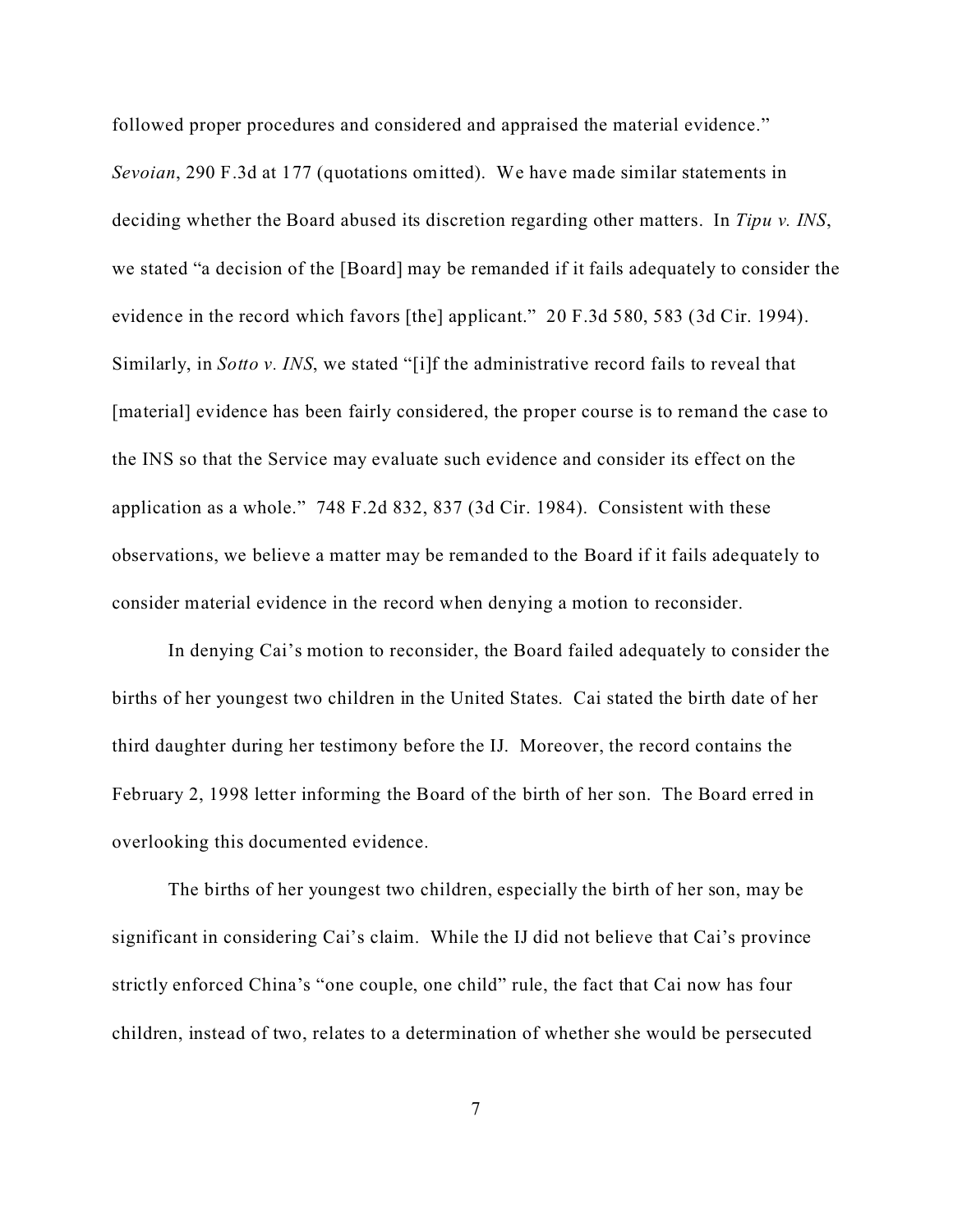even under a relaxed enforcement of the family planning policies. Furthermore, the IJ stated that if Cai had a son, the family planning policies might be enforced. Given the Board's agreement with the IJ's findings, the Board should have addressed the birth of Cai's son. $8$ 

We do not contend that Cai necessarily meets the qualifications for asylum or withholding of deportation. But because the Board failed to adequately consider material

evidence, it must revisit the motion to reconsider.<sup>9</sup>

#### **III**

For these reasons, we will grant the petition for review and remand for

proceedings consistent with this opinion.<sup>10</sup>

 ${}^{8}$ The parties do not cite, nor are we aware of, any cases that address the effect of children born during the pendency of immigration proceedings when emigrants from China seek asylum and withholding of deportation based on China's family planning policies. But we note that children born to aliens in the United States have affected other types of immigration claims. *See, e.g.*, *Delmundo v. INS*, 43 F.3d 436 (9th Cir. 1994) (stating children born to alien after she improperly entered the United States must be considered in alien's claim for waiver of excludability). We take no position on what effect the births of Cai's youngest two children should have on her immigration claim.

<sup>9</sup>The Board also did not address the other materials relating to China's family planning policies, which Cai submitted with her motion to reconsider. In revisiting the motion to reconsider, the Board should also consider this evidence.

Cai also raises a claim under the Convention Against Torture for the first time in her petition for review. We will not address the claim.

 $10$ In furtherance of our opinion and the remand to the Board, Cai will be granted a stay of removal for sixty days in order to allow her to file a motion for further stay of removal before the Board.